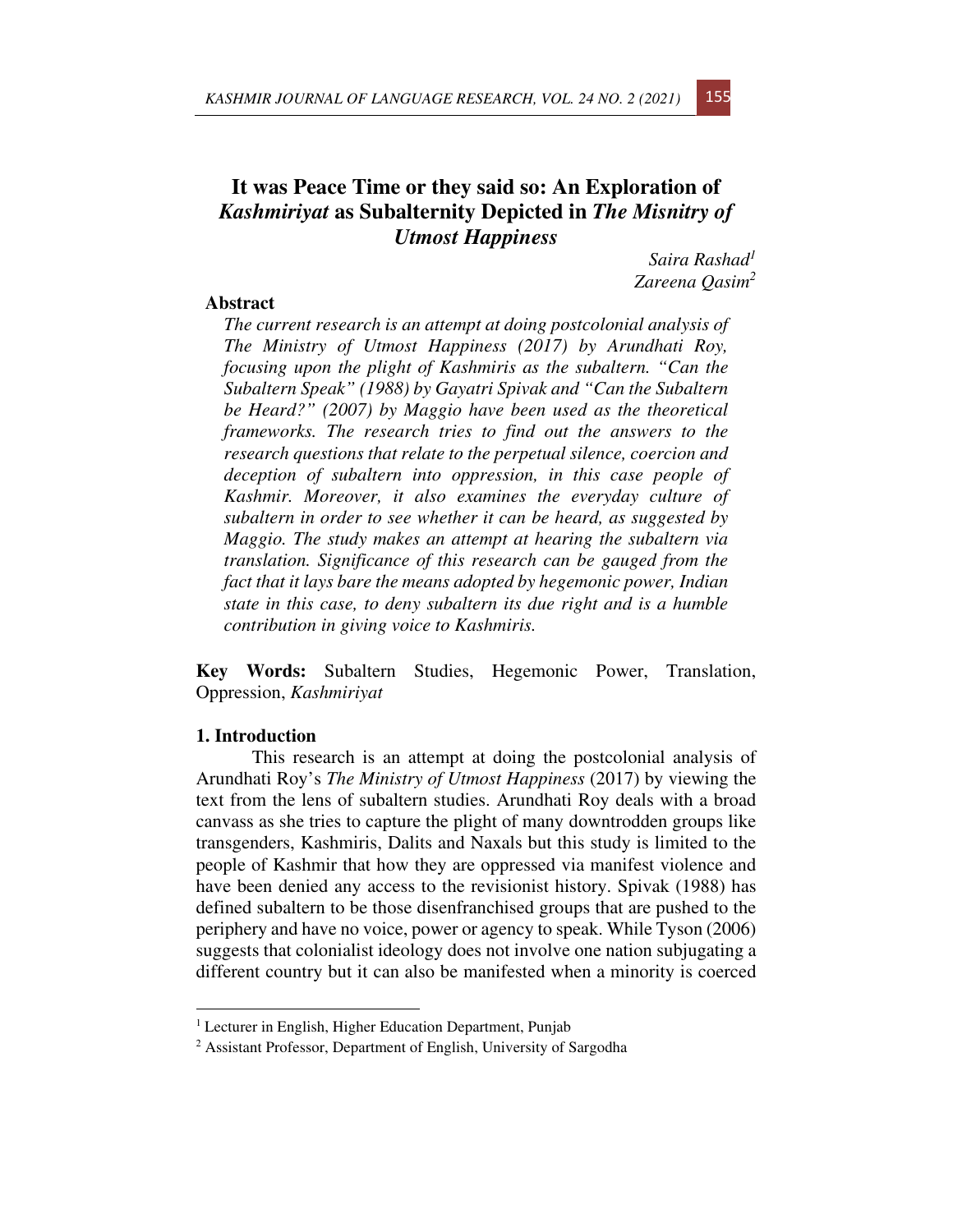and suppressed into subservience by majority, similarly the people of Kashmir are made to suffer.

The Kashmiris, a whopping number of almost thirteen million are living a miserable life under occupation, as they are trying to assert their right to self-determination. It is a disputed territory whose status is yet to be determined and the kind of treatment the Kashmiris are met with, makes them a text book example of Neo-Colonialism which is explained by Selden (2005) as "…a continuation and intensification of the system" (p. 228) of oppression and subjugation that colonizers so dearly devised for exploiting the colonized nations.

Waheed (2019) has given a detailed account of how the long war over the territory of Kashmir began right after the decolonisation process of South Asia in 1947, and the way Kashmiris have been made to pay the price. After relinquishing a violent struggle the occupied people have chosen to protest differently, Waheed adds that, "Rivers of the young and old, men and women, on the streets every year. But India responded in the same manner as it had to the armed uprising, with limitless force: killing, maiming and blinding hundreds including children" (2019).

Postcolonialism primarily deals with the idea of decentralization and is bent upon exposing certain mechanisms through which colonial powers had been able to exploit the colonized people for so long. This literary canon also deals with that literature which has been written by the colonized as an attempt to reclaim their past and imprint their identity (Barry, 1995). Postcolonial literary theory takes into account the whole rationale of colonialism which it then deconstructs and comes up with a counter to those ideologies hence, it is politics of control and resistance.

Kalpana (2018) has done a stylistic analysis of the novel and mentions that different stylistic devices and grammatical deviations are copiously used. She mentions that, "Arundhati Roy in her novel *The Ministry of Utmost Happiness* employs these devices liberally to bring in the same effects." Most reviewers of Arundhati Roy's *The Ministry of Utmost Happiness* have chosen to talk about the novel's engagement with the larger political history of India spread over last two decades and how the Kashmir issue has been represented. Amit (2017) contends that novel concerns itself with presence and absence in history.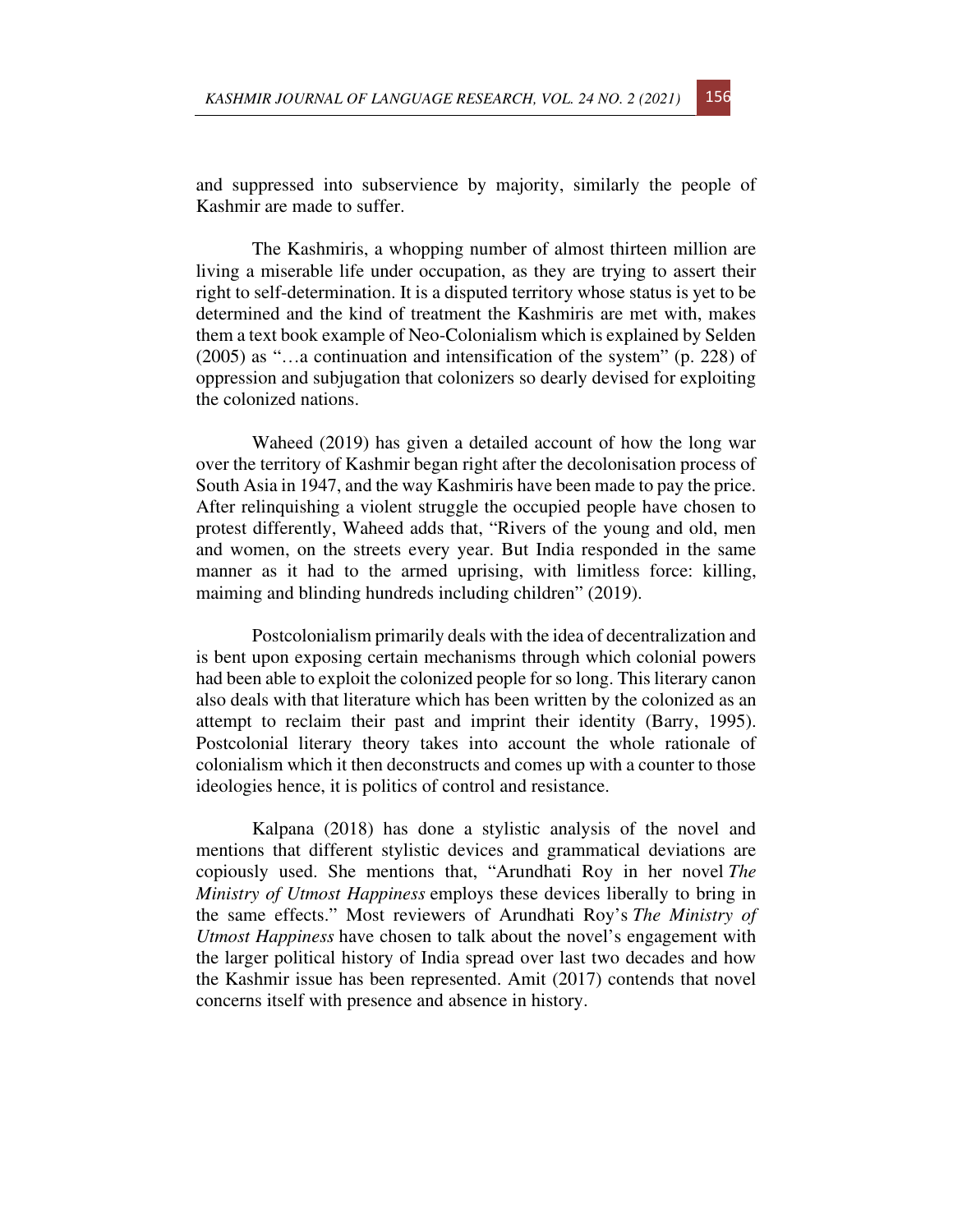This research has been conducted upon the grounds that colonist ideology is not only the thing of the past, been wiped out with the advent of decolonization. Rather it has managed to survive and has taken more subtle forms, resurrected in the form of neo-colonialism, which is even more ironic provided the scenario that this time around the *others* are not actually others rather fellow countrymen and women. Roy (2017) herself states that, "But India is colonizing itself. The army and paramilitary organizations are waging war against the poorest,"(2017).

The present research makes an attempt at answering the following questions:

- $\triangleright$  How hegemonic power coerces and deceives the subaltern into oppression?
- $\triangleright$  Can the subaltern be heard through the phenomenon of translation?

## **2.1 Theoretical Framework**

Basically, Subaltern Studies is more of a social theory that is anticolonial and anti-bourgeois nationalism in nature. It takes up the task of representing marginalized, the deprived, and those tribes who are often left out in the national history. Chakravarty (1986) considers that the Subaltern Studies is more like a postcolonial project which aims at writing the history. Gramsci (1996) talks about the subaltern studies in terms of hegemony that how it relies upon the consent of the subaltern and the role of intellectuals in contesting it. He is of the view that subalterns have a complex history as it was mainly shadowed by the dominant classes.

Young (2012) has done a study in order to talk to the subaltern as she is intrigued by the idea that, what subaltern would say if given a chance to speak. She has concluded that each one of the interviewees have certain level of personal subaltern consciousness. McCandles (2015) has conducted a study in the field of Subaltern Studies, in order to situate her own voice in the field of development theory and practice after she spent a year in Arusha, Tanzania. She has used Gayatri Spivak's 1988 essay, 'Can the Subaltern Speak?' that offered her a critique of the role that Western intellectual plays in representing the subaltern.

Dhakal (2016) has done the analysis of *The White Tiger* by Arvind Adiga from the perspective of subaltern and brought to the fore that how the text deals with these issues. She asserts that Subaltern can speak at times and proves this by pointing out the protagonist of the novel is transformed into a certified businessman from being just a village simpleton. Örtquist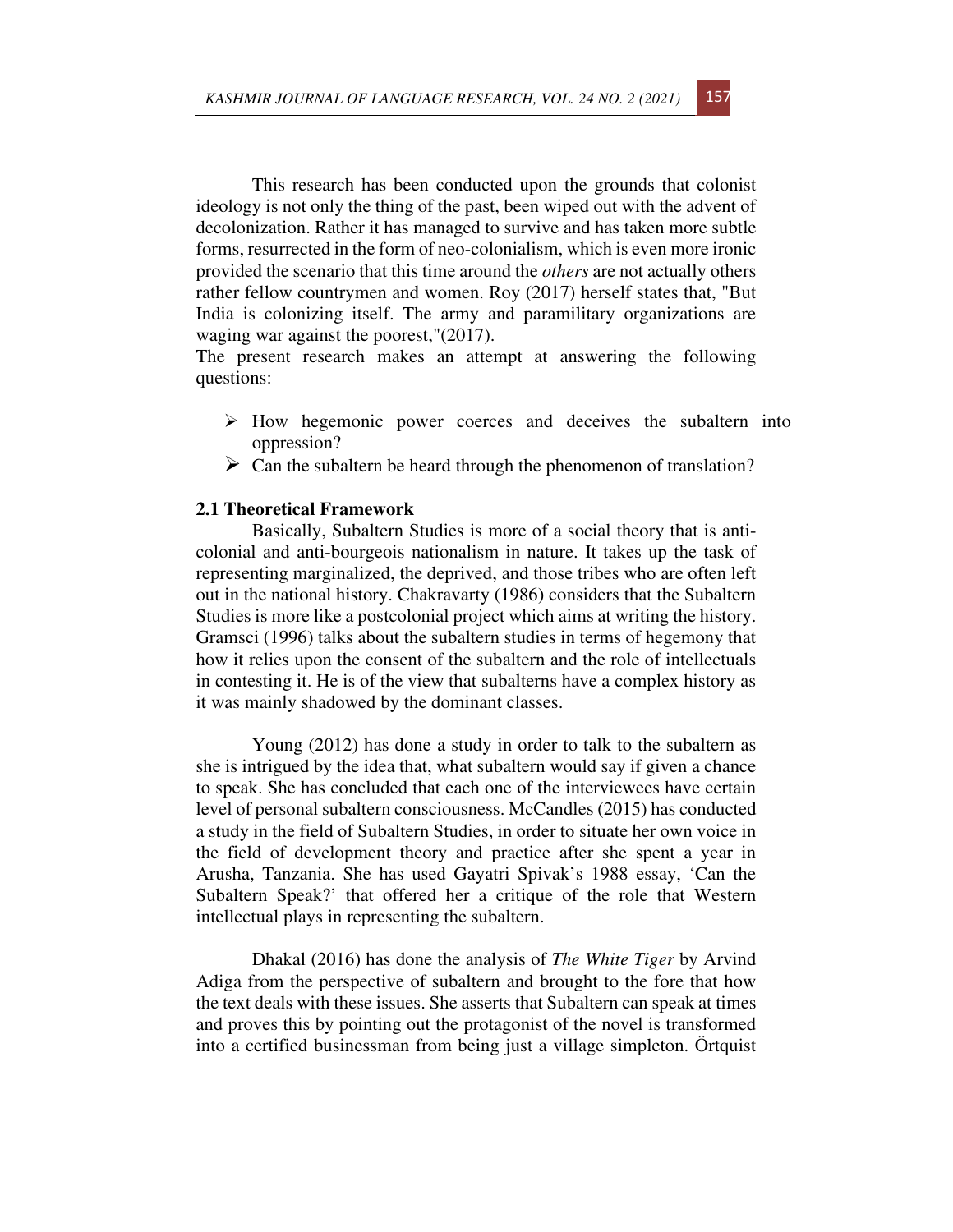(2017) has conducted a field research in Lebanon with a focus upon the Lebanese Red Cross and has attempted to decipher the methods of communication used by them with the victims. She has used Spivak's essay and has concluded that these organizations need to relinquish their essentialist way with which they choose to look at the subaltern, which she argues continuously deprives them of their subject position.

#### **2.1.1 Can the sublatern speak?**

Spivak (1988) proposes that the world is epitomized, represented and seen from the perspective of the 'First world' and this perspective is dominant and has a specific geopolitical position and this is done at the cost of excluding the disenfranchised groups. By using the strategies of Deconstruction and applying them on post-colonialism, Gayatri Spivak tries to challenge the power that the centralized discourses hold, with the aim of clearing a space for the marginalized voices, that go unheard. Spivak is not after challenging the truths straight away, on the other hand she chooses to descend at the cultural and political levels to see how these formations play a role in the production of truth.

### **2.1.2 Can the subaltern be heard?**

Despite being immensely influential and well received Spivak's stance over the speaking of subaltern has been challenged. Maggio (2007) has come up with an alternative as his essay is titled "Can the Subaltern be Heard", while his emphasis is upon the idea of translation. He contends that,

Given the limits of understanding implied by Spivak's essay, I advocate a reading of culture(s) based on the assumption that all actions, to a certain extent, offer a communicative role. Hence, one can understand a culture by translating the various conducts of their cultures. (Maggio, 2007 p. 419)

It means there is a sense in which communication is possible. Contrary to this Spivak suggests that subaltern does not even consent to oppression as opposed by post structuralism, as she says that there is no communication between the subaltern and the hegemonic power hence the subaltern is coerced and deceived into oppression. While Maggio suggests that although not an exact and well refined system of communication exits but a semblance of it is in place somehow. He suggests "…. that these limits can be (partially) overcome." He has based his argument upon the fact that "Spivak's terms of engagement always imply a liberal-independent subject that is actively speaking."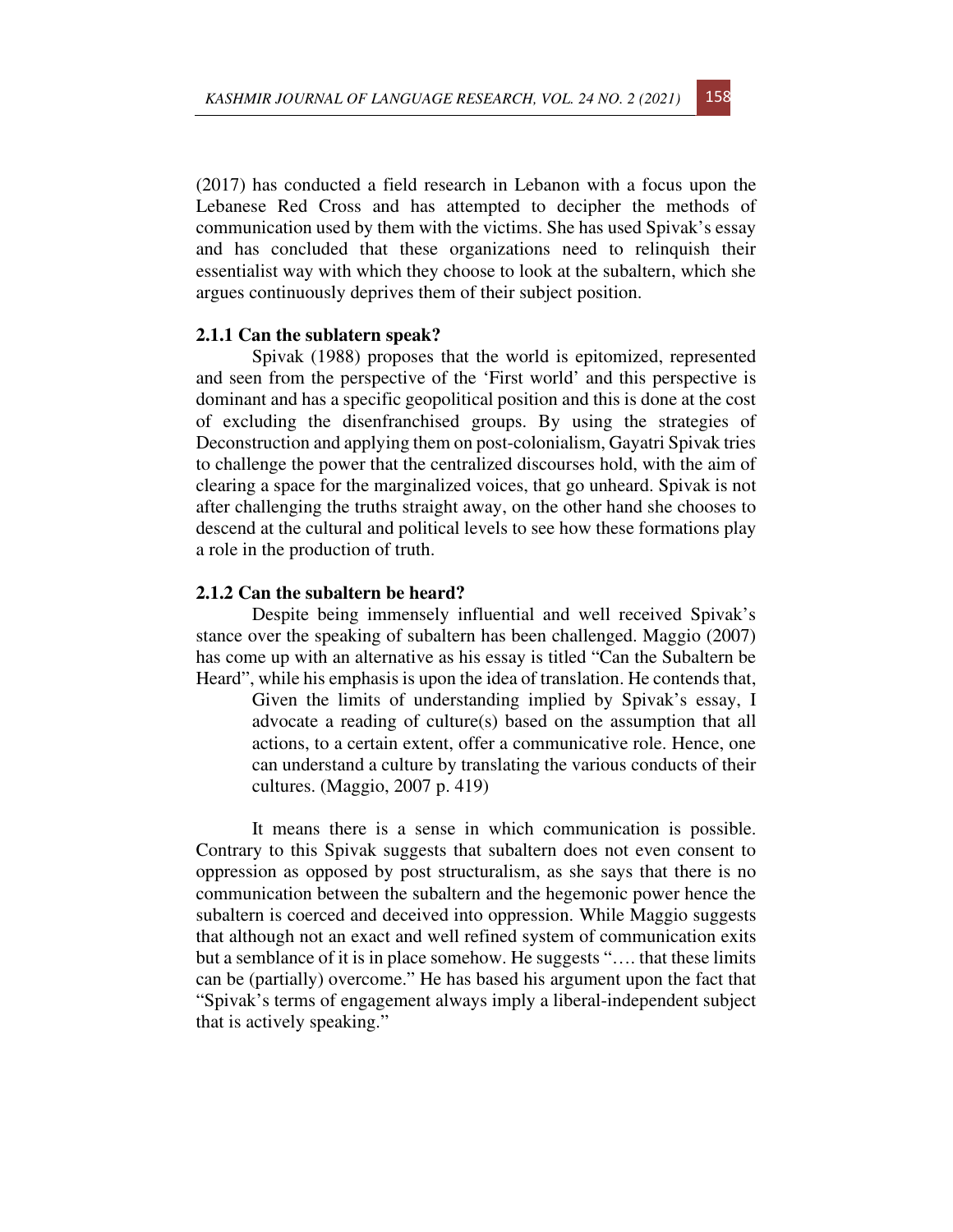This frame has partially been adapted as in this research it is not the western discourse that is unable to duly represent and understand the third world subaltern. In spite, this thesis argues that dominant discourse of a hegemonic power helps in the institutional oppression of Kashmiris and denies them any access to revisionist history and guarantees their perpetual coercion into oppression.

#### **3. Data Analysis and Discussion**

Spivak is of the view that subaltern cannot speak because any agency, power and voice is denied to them, however one alternative suggested by Maggio (2007) is that even if subaltern cannot speak, they can be translated. He suggests that by looking for the arguments and assertions made by everyday culture of subalterns one can materialize this goal of hearing them speak.

#### **3.1 Oppression of Subaltern by Hegemonic Power**

This analysis deals with the idea that hegemonic power deceives and coerces subaltern into oppression. Spivak (1988) defines subaltern as an individual who is oppressed and has a very limited hegemonic power or even access to hegemony/power. The subaltern has virtually no accessibility to the historical narrative i.e., orthodoxy. As it is totally under the control of those who wield the power and steer hegemony. In reality the subaltern lacks recognition, even of its oppression, that is why it cannot contribute to revisionist history. A subaltern's existence becomes valid only when it is acknowledged that it is oppressed, which never takes place.

The plight of Kashmiris is many folds as they have to fight at so many fronts and have to face a lot of hostility. As subaltern they are snubbed and their voice is silenced when through a press conference, they try to make their misery know. Roy captures it in following words, "The women were heckled and threatened at their roadside press conference in the afternoon and eventually the police had had to intervene and throw a cordon around the Mothers. "Muslim Terrorists do not deserve Human Rights!" (p. 115) The dominant discourse is employed by the hegemonic power to deny any recognition of the oppression. Different tactics like harassment and intimidation are employed when a space for speaking, through the press conference has been generated, hence they are silenced as subaltern. The signifiers have been shifted instead of calling attention to their status of being victims, they have been dubbed as the perpetrators of the violence. This robs them the legitimacy of their cause and denies them any agency by turning the tables over.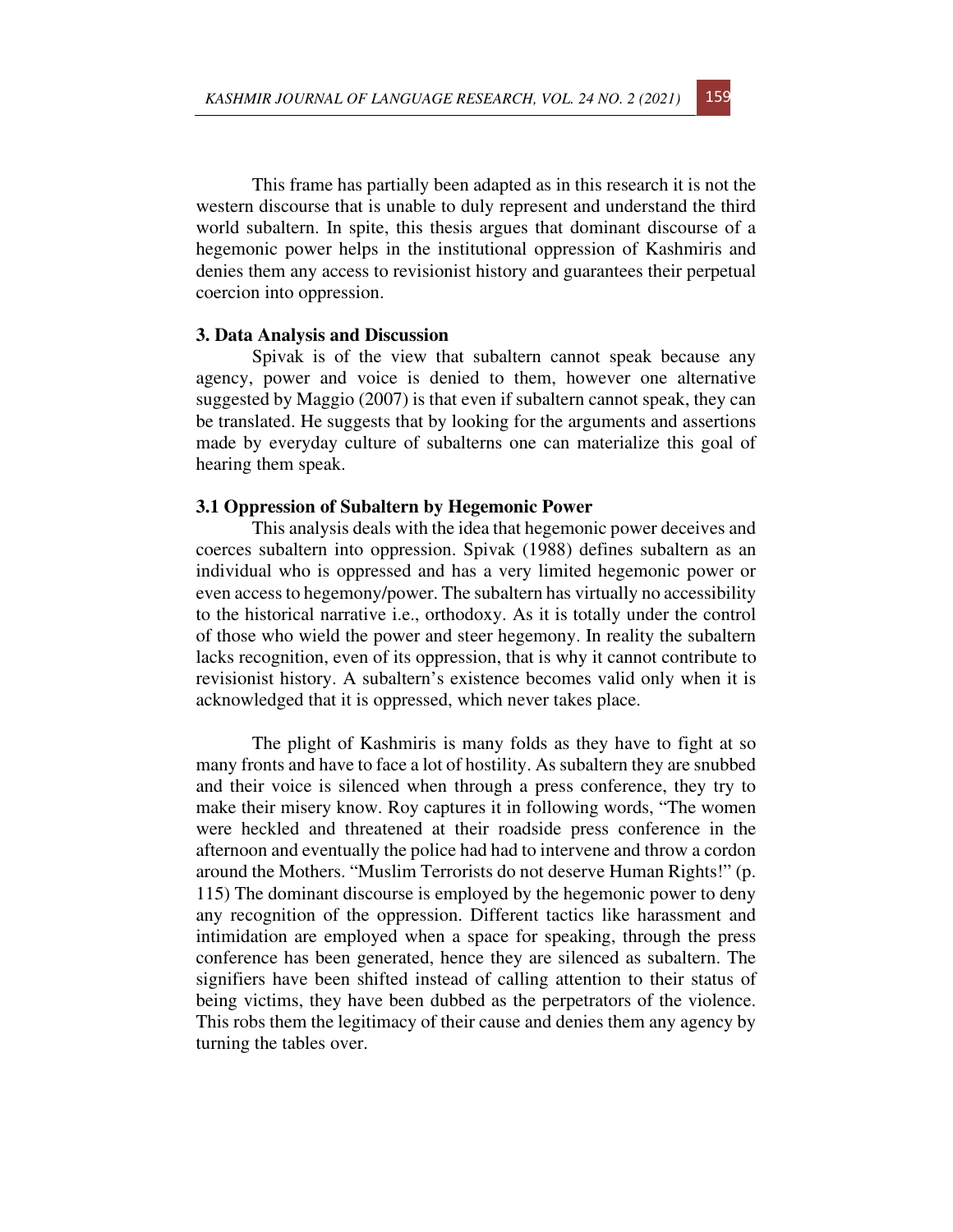"I have never understood how that storm of dull, misguided vanity—the absurd notion that Kashmir could have "freedom"—swept him up as it did a whole generation of young Kashmiri men." (p. 160) This comment is made by Biplap Das Gupta, who is the only character in the entire novel who has been given the first-person narration, perhaps to provide a window in the minds of hegemonic power's representatives. Mr. Gupta is a bureaucrat who serves as the instrument of hegemonic power that is why it is beyond his ability to understand subaltern. This inability on his part actually leads to the notion that subaltern is non-sense which justifies it being *othered.* Moreover, the rules are bent by the hegemonic power to go to any limit to oppress and language serves as the scaffolding for the justification. He goes on to say that "An administration that was at war with a ruthless insurgency cannot be held to the same standards as one that is functioning in ordinary, peaceful conditions" (p. 163).

Arundhati Roy shows that how subaltern's self and its subjectivity is heterogenous, particularly when she discusses that Kashmiris, who want freedom vehemently, are divided

The irony was—is—that if you put four Kashmiris in a room and ask them to specify what exactly they mean by *Azadi*, what exactly are its ideological and geographic contours, they would probably end up slitting each other's throats (p. 181).

But Roy is of the view that, "And yet it would be a mistake to chalk this down to confusion. Their problem is not confusion, not really. It's more like a terrible clarity that exists outside the language of modern geopolitics." As the subaltern is to be represented viz-a-viz dominant discourse which does not accommodate it and lacks the proper signifiers for its representation. For Spivak the class consciousness is the political identity which is construed by two different narratives. One is the narrative of orthodoxy which is historical narrative and is controlled by the hegemonic power. While heterodoxy deals with revisionist history which is kept out of the access of the subaltern. Both of these narratives/discourses of orthodoxy and heterodoxy are responsible for creating two different potential identities. In Kashmiris' case their identity is built as heterogenous while ironically, they are tried to be represented as homogenous. This creates the problem and as the author has suggested they are not non-sense rather the vocabulary and syntax are not there which can capture their subjectivity. This point has been endorsed by Spivak's theorization too.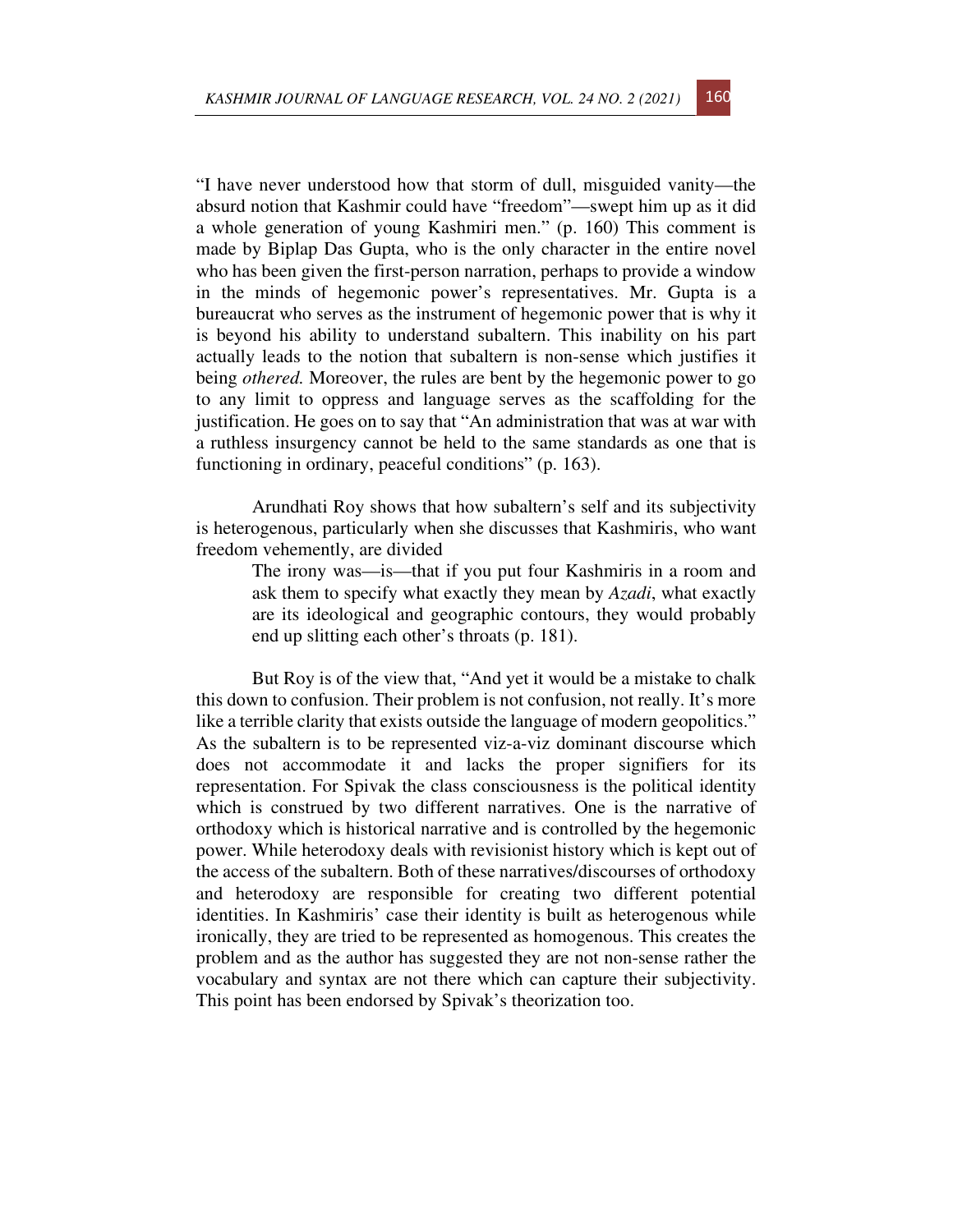Roy further has pointed out that the divided self and class consciousness in the form of subjectivity is exploited by the hegemonic power. "All the protagonists on all sides of the conflict, especially us, exploited this fault line mercilessly. It made for a perfect war—a war that can never be won or lost, a war without end." (p. 181) It becomes apparent here that the oppressor never acknowledges that it is responsible for the oppression of subaltern. Because the oppressor does not have any interest in acknowledging it, instead even there is no urge to acknowledge the existence as the oppressed has nothing in return of value to offer to the oppressor. That is why the dream of freedom for Kashmiris will remain ever elusive.

Hegemonic power has a lot of resources at its disposal to undermine the struggles and build a fallacious version of truth so that the legitimacy of any other version is strictly outlawed. This is to be found in the novel when Laveleen, wife of an army officer posted in Kashmir, fabricates her family's misery in a letter written to US immigration office. Her husband is the oppressor and inhumanely tortures the innocent Kashmiri youth. She flips the truth totally and gives a detailed gruesome account of the ways of torture she and her husband are made to face. Roy brings out the irony of the situation "…because it *was* true, except that the victims and the perpetrators had swapped roles?" (p. 202) The hegemonic apparatus instead of acknowledging its own brutality inverts the truth and takes benefit of its own devised mechanisms of control, doubly marginalizing the subaltern.

Oppressor of the subaltern relies heavily upon the construction of truth and it takes full benefit of the divided self of the subaltern and its discordant subjectivity, in the form of class consciousness. The tactics used by the hegemonic power involve the idea of divide and rule. The Kashmiris in this case are handled intricately by making them question their own goals which means every aspect of their life is under siege "…he knew how carefully this seed of self-doubt had been sown by an administration that had clawed its way back into control from the brink of utter chaos" (p. 222).

Ashfaq Mir, although himself a Kashmiri by origin, is in the police and serves as one of the instruments of the state, which represents the hegemonic power here. He acts as the native informant who himself exists on the margins. He chooses to stay loyal to the people who have given him the job to control his fellow countrymen and women and this he does without any qualms. This is another strategy adopted by the oppressor in order to normalize its control and gain legitimacy. Ashfaq Mir, the native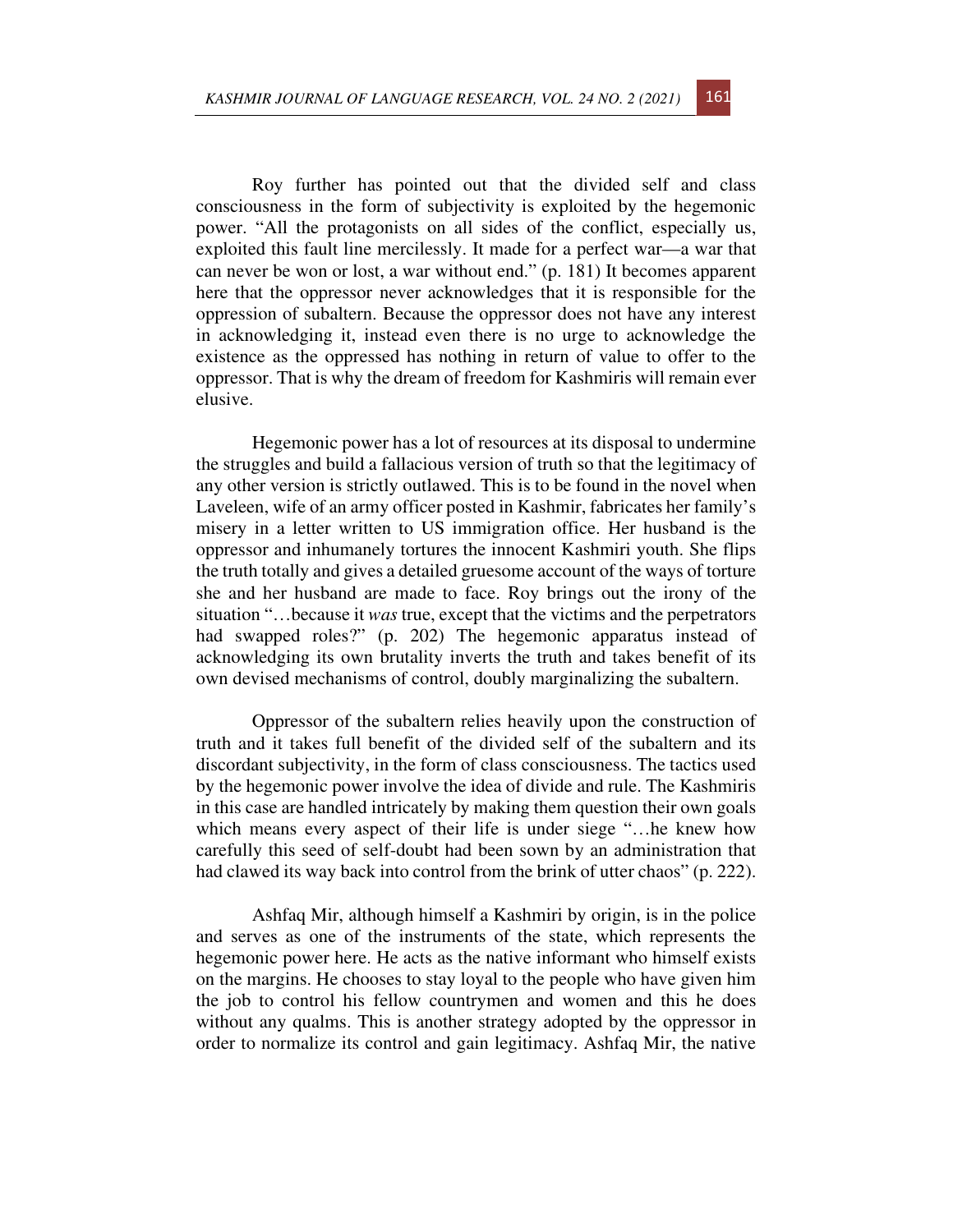informant is there to represent the people of Kashmir but the distance between his oppressor and those oppressed is so large that his effort of representation is "turned into a persistent disruption." He is unable to communicate the desires of subaltern, because he is ultimately just a paw in the larger structure of power. He is himself at the mercy of dominant discourse. Spivak points out that the native informant has been co-opted to speak for the "New Empire" which is the neo-colonial set up of Indian state, in the case of Kashmir.

The oppression faced by subaltern is of a very special kind, that is why Spivak says that all subalterns are oppressed while not all those who are oppressed are subaltern. The heightened tensions in Kashmir, as the Indian state ups the ante every few days, is very precarious and somebody in the novel comments that "These days in Kashmir, you can be killed for surviving." (p. 268) It shows how there is no escape and Roy has been able to show that even the ones who are tangentially involved in the conflict have to pay the price heavily and in Kashmir this price is no less than one's life.

Truth is moulded and spun in a manner that even the most brazen lie seems plausible. Be it the truth of one's struggle or identity it is no more than a construct. This means that identities are also constructed via storytelling and constant repetition. This leads to a specific image of subaltern which stands for its identity. When the innocent people die at the hands of monstrous Indian army it chooses to spin a tale of lie and "The story in the national press appeared as follows: *Gruesome Beheading of Innocent Civilian by Militants"* (p. 274). A specific version of the truth is designed and then adopted to not only hide its own oppression rather the blame has totally been shifted. The Kashmiris call themselves as freedom fighters while Indian state apparatus terms them as militants, insurgents and most menacingly terrorists. Once the subaltern is represented in a different light it gets easier to silence it.

The cycle of violence as a tool of oppression is quite readily used by the representatives of the oppressors in the valley of Kashmir. The soldiers face a short dilemma of choice and then, "All they have to do is to turn around and shoot. All the people have to do is to lie down and die." (p. 282) All of this is exercised so that the subaltern is denied having any access to revisionist history so it is written out and silenced. This silence in the case of Kashmiris is of most brutal kind as it involves taking of their lives. As it is further echoed by Gupta that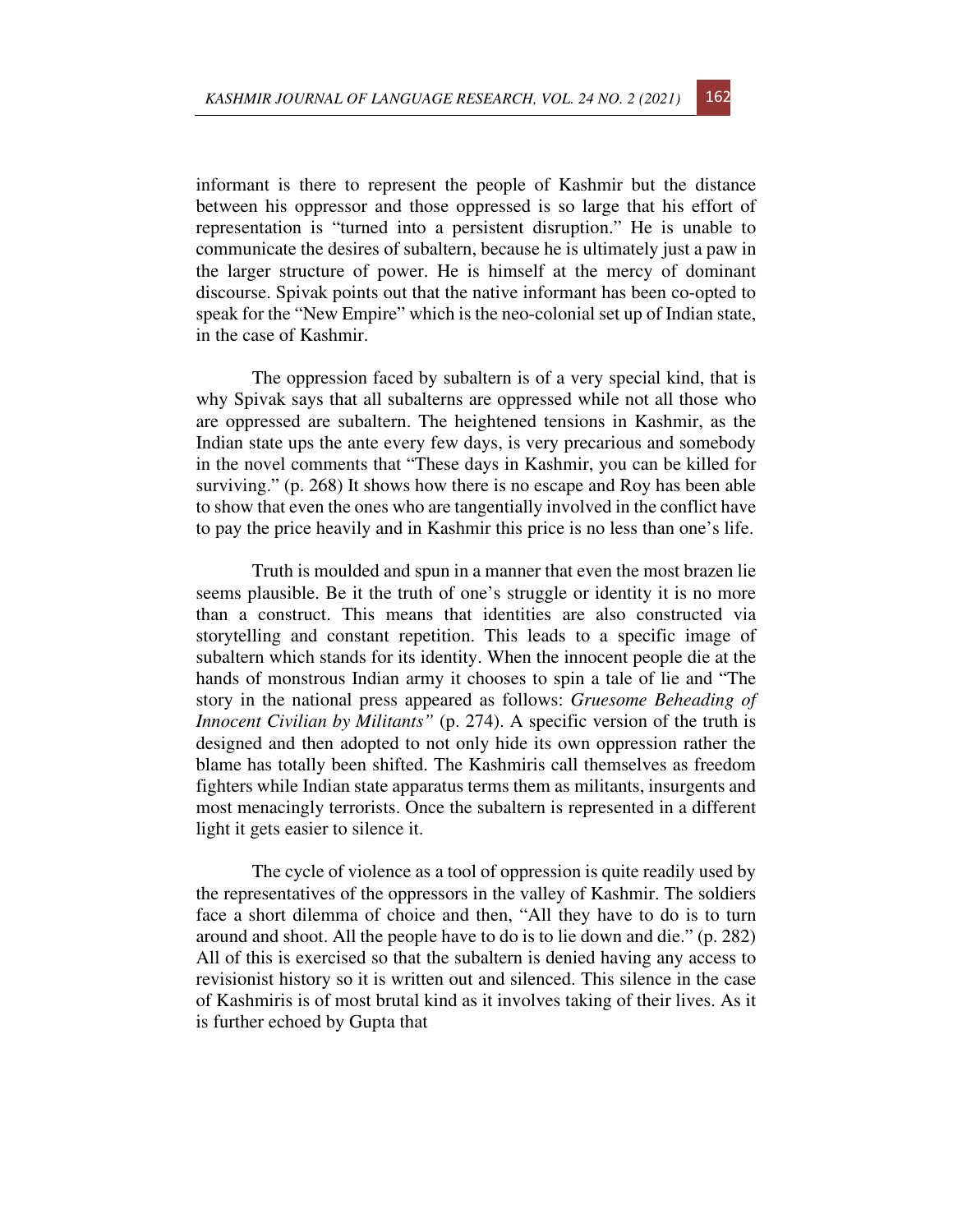I would like to write one of those sophisticated stories in which even though nothing much happens there's lots to write about. That can't be done in Kashmir. It's not sophisticated, what happens here. There's too much blood for good literature (p. 283).

The oppressor is not familiar with the vocabulary of the oppressed and neither is it interested in learning. Roy demonstrates by remarking about the officers of army posted in Kashmir,

> Cold soldiers from a warm climate patrolling the icy highway that circled their neighborhood cocked their ears and uncocked the safety catches of their guns. *Who's there? What's that sound? Stop or we'll shoot!* They came from far away and did not know the words in Kashmiri for *Stop* or *Shoot* or *Who.* They had guns, so they didn't need to (p. 316).

The oppressor's dominant discourse lacks the vocabulary for communicating with the subaltern but that is not taken into consideration. In fact, the guns that are instruments of destruction hence, a symbol of coercion, are used to communicate.

When Roy comes to Kashmir question, the reference towards the truth; its construction and dissemination becomes more recurrent. It proves that truth in an anarchic situation and especially in a war zone is no less than a strategy for winning the war itself. At one point in the novel after a lot of bloodshed the normalcy is declared and Roy does not shy away in pointing out the role of language in constructing a particular type of truth as she writes that "normalcy was always a declaration." (p. 324) Hence she states that even to achieve a sense of negative peace, when no violence is taking place despite the hostility, the verbal reassurance is used ignoring the ground reality. She comments that "The facts were never established. Nobody was blamed. This was Kashmir. It was Kashmir's fault. Life went on. Death went on. The war went on." (p. 324) It underpins the idea that truth is additional and there is no need to look for hard and non-refutable facts, fabricated ones work even better in war settings. By assigning Kashmir a special status so many wrongdoings are justified and the price is paid by Kashmiris, the subaltern.

Subjugation of the subaltern is done by coercing it into oppression and violence is adopted as the first and last resort by Indian army, an instrument of the state. This has been shown in the following words, "And because they were in the rifle-sights of a soldier, whatever they might be

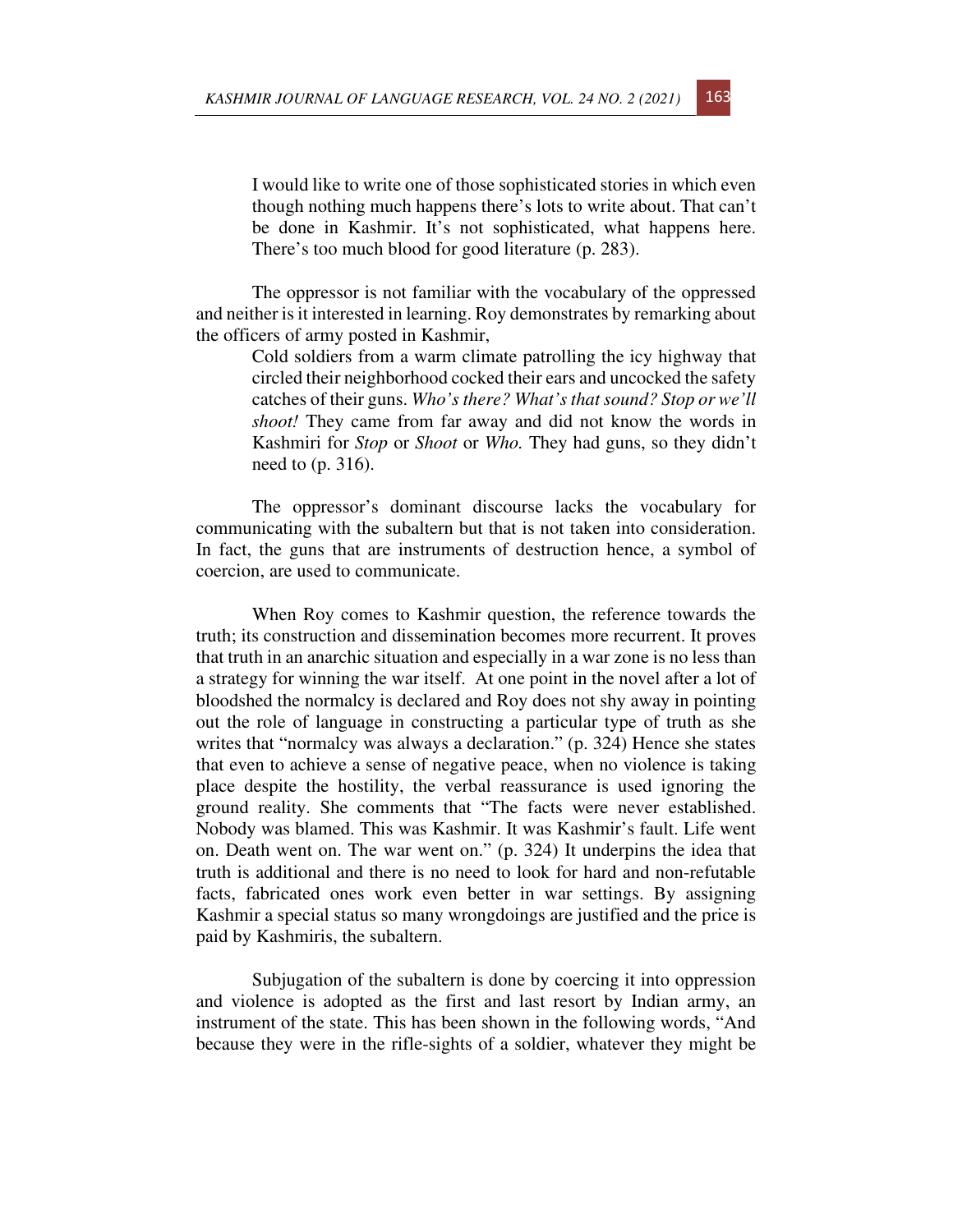doing—walking, praying, bathing, cracking jokes, shelling walnuts, making love or taking a bus-ride home—they were a legitimate target" (p. 347). This oppression is done on a grand scale as the whole valley is under siege and most importantly each and every aspect of subaltern is shadowed and their lives at stake.

Spivak rejects any claim that tries to essentialize and homogenize the subaltern's voice because in reality they are heterogenous. Their divided self in incoherent and full of inconsistencies. This is quite apparent when Musa pledges that "I'll never take what happened to my family personally. But I'll never *not* take it personally. Because that is important too." (P. 368) This inherent contradiction essentially defines him as subaltern but hegemonic power rejects and dismisses this as non-sensical.

Dominant discourse which is available in the form of meta narrative is mainly responsible for silencing the subaltern, such signifiers are used which result in undermining the image of subaltern and strengthening the high handedness of oppressor. The language provides the ideological basis needed for subjugation. Roy highlights this phenomenon "Though the sign on the door said *Interrogation Center*, it was in truth torture center. In Kashmir, "interrogation" was not a real category. There was "questioning," which meant a few slaps and kicks, and "interrogation," which meant torture" (P. 380). Not only the signifiers have been swapped, their truth has also been sifted.

#### **3.2 Can the Subaltern be Heard Through Translation?**

Spivak (1988) presents the subaltern to be just like child of a broken marriage, whose parents are divorcing and s/he is unable to speak. But despite that subaltern is considered as a resistant and a quisling, whose own voice never makes it to any hearing being. "This was Kashmir; the Separatists spoke in slogans and our men spoke in press releases…" (p. 176). This very statement relates to the use of discourse in pushing an ideology and how it is employed to gain certain results. The slogan versus the press releases is a game of narratives and counter narratives. It shows that oppressor uses language to take subaltern down while subaltern uses its own language to resist this domination. It is a perfect example of politics of dominance and resistance.

The particular discourse for the sake of connection and a sense of belonging is there for every type of subaltern. This means it might not be available to an outsider but the connections within the subaltern people are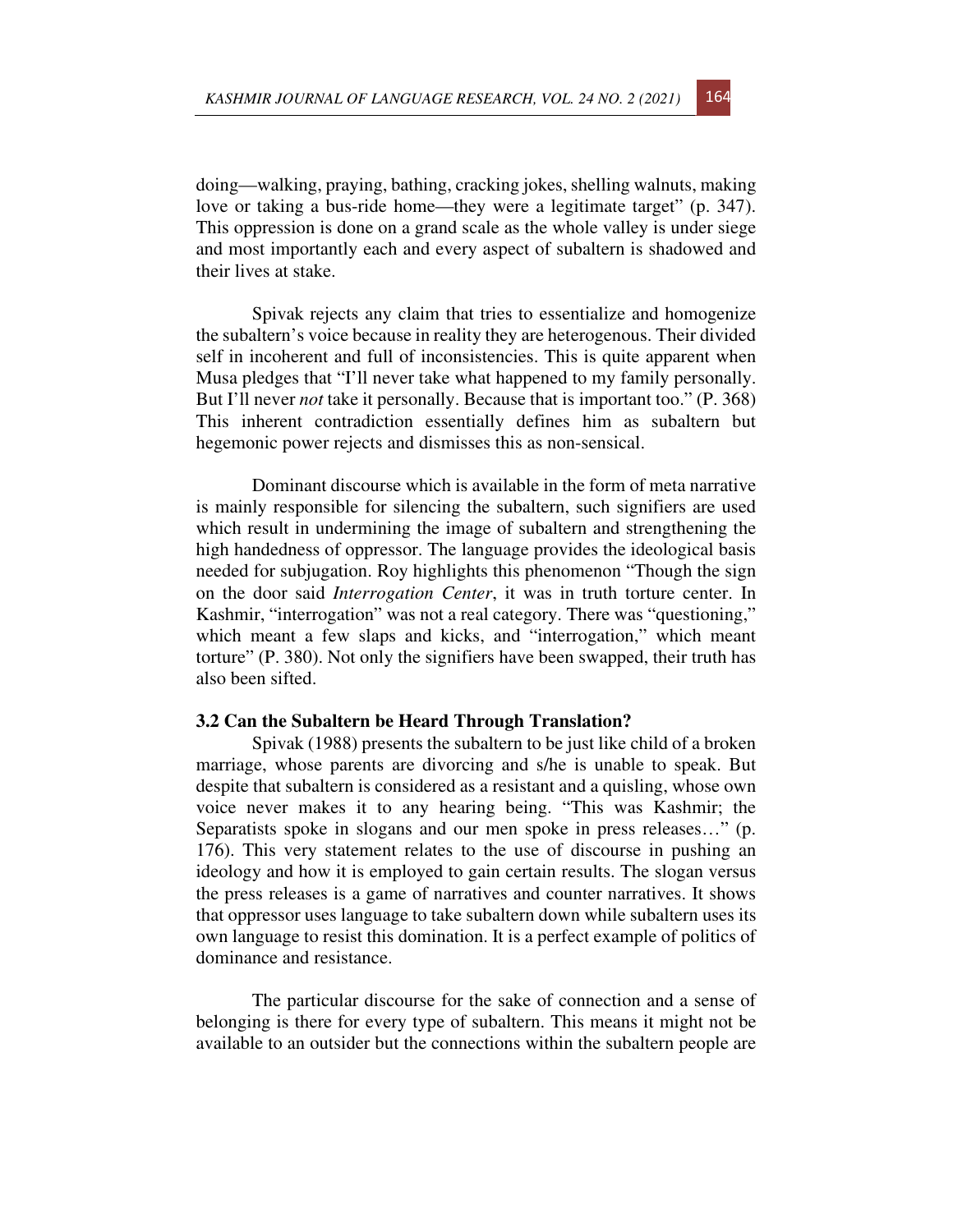of a different kind. Musa tells Tilo that his community as Kashmiris, "We do terrible things to each other, we wound and betray and kill each other, but we understand each other." (p. 194) This level of understanding is created by a shared common culture and by relying upon a language which is not heavily reliant upon dominant modes of expression, that does not account for subaltern. Now in order to understand what language is spoken by subaltern the translation comes into play as it helps in understanding and respecting the subaltern. As translation makes it possible for the hearer to gain access to vocabulary of subaltern who has been put outside the ambit of influential discourse.

Subaltern has to be understood in its own language and for that matter its everyday life as a phenomenon needs to be taken into account. For example, Roy has presented a dictionary of Kashmiri subaltern's lexicon. She has titled it as "Kashmiri-English Alphabet" and has given a long list of all the alphabets and what they particularly signify for Kashmiris as an oppressed nation. She says that in Kashmir, "H: Hizb-ul-Mujahidin (half-widows/half-orphans)" (p.208).

Hizbul-ul-Mujahidin is the militant organisation which has taken up arms against the state of India and is trying to liberate Kashmir. "K: Kashmiriyat" (p. 209). In local language this expression means the very essence of being from Kashmir, it is an all-encompassing term which covers all the aspects of belonging to a specific people. From the perceptive of subaltern, it can be assumed that only the people of Kashmir have any idea about what it actually takes to belong to Kashmir. Then there is another alphabet, "V: Violence, Version (local/official/ police/army/victory)" (p. 210) the first word that pops up is violence which in this case is selfexplanatory that how violence is the means which is being used by Indian state to maintain its hegemonic rule. Version is the expression which presents a lot of variety within the parenthesis. It pertains to the idea of truth in a war that how it is contested and at the same time there can be a lot of versions available. This variety helps in pushing a certain agenda. For example, the official and police along with army's version will demonise the locals and justify their use of violence while local version would be different marking as an act of subversion and an attempt at being heard. The last expression includes the word victory which is the most coveted phenomenon on both sides of the spectrum.

The people of Kashmir possess their own identity and channelize their own specific means of resistance. All of this gets reflected when Roy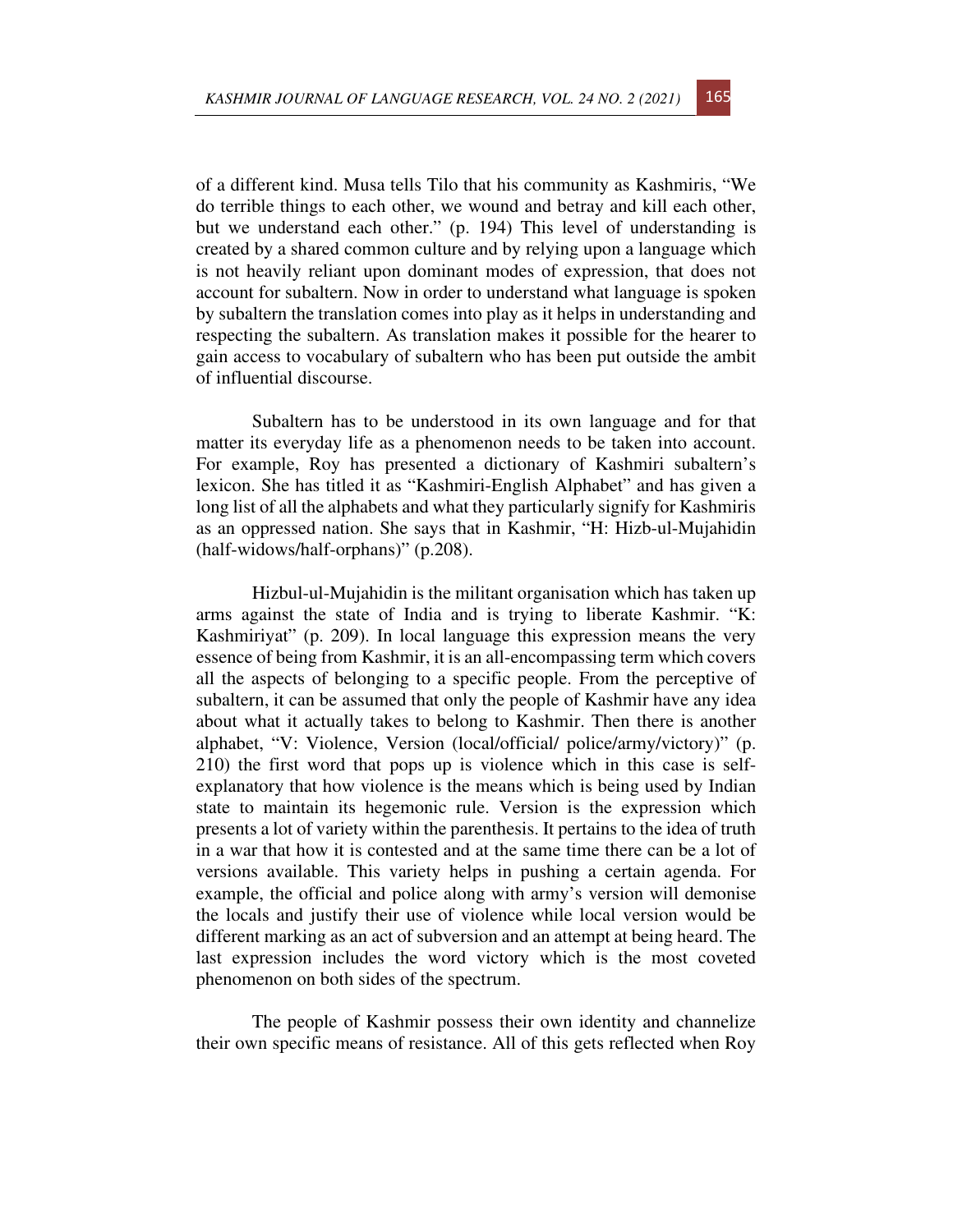shows that people of Kashmir rely upon the media and press to get their stories heard across continents. They lay their dead on the ground in the graveyard and let the journalists and reporters to capture what has surpassed. Ray remarks about the crowd that "It knew that without the journalists and photographers the massacre would be erased and the dead would truly die." They find a way to make a mark by being photographed and written about. They do so with the intent of, "So the bodies were offered to them, in hope and anger." Roy has compared it to "A banquet of death." The whole scene turns into spectacle when mourning relatives are asked to come in the frame so their sorrow can be augmented and enhanced. This gesture by the media is actually an attempt at translating the subaltern. As they are there to give a semblance of a mouthpiece to the people of Kashmir, "Their sorrow was to be archived" (p. 327). This record keeping in the future will serve as the data base for, "films and photo exhibitions curated around the theme of Kashmir's grief and loss" (p. 327). It indicates that the tragic loss of life of Kashmir can be recorded somehow despite the gaps and absences in the dominant political, historical narrative.

The subaltern has a way of living where it acts according to its culture and has a sense of solidarity, like Tilo is quite admirable of Musa's love for his fellow Kashmiri men, she adores, "the way he belonged so completely to a people whom he loved and laughed at, complained about and swore at, but never separated himself from" (p. 358). Roy has shown that subaltern is not merely an automaton whose strings are in the hands of its oppressor rather she takes pains to depict that through its little ways the subaltern is able to assert itself and tries to create a crack in the thick mask of subjugation. It becomes apparent when Musa has to leave Tilo and go out and it has been mentioned that, "There wasn't much time. He had to leave while the tide was high and the streets still belonged to the people" (p. 388). This sense of safety that Musa derives from the presence of his fellows around adds that solidarity does exist among subaltern and helps in its survival.

Another strong feature of subalternity pertaining to Kashmir is their resilience and resolve. As Musa comments, "One day Kashmir will make India self-destruct in the same way. You may have blinded all of us, every one of us, with your pellet guns by then. But you will still have eyes to see what you have done to us." He as a subaltern has not given up and goes on to make itself heard, despite the attempts by dominant discourse of muting it. He adds, "You're not destroying us. You are constructing us. It's yourselves that you are destroying." (p. 431) By truing the table over and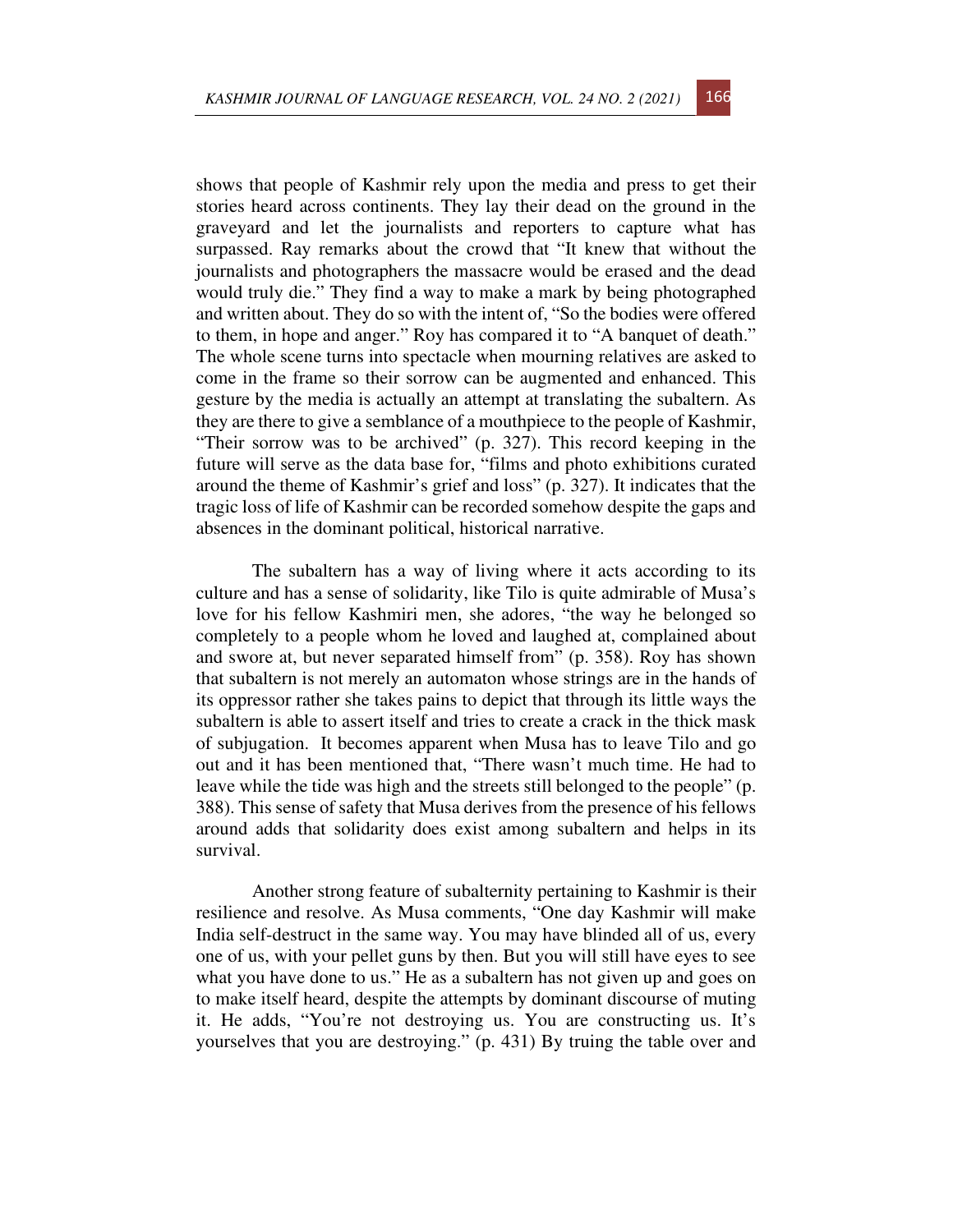calling the so-called act of destruction as construction Musa is trying to speak in the vocabulary of subaltern which is different and has its own hermeneutic domain.

As Selden et al (2005) points out that, "But if the oppressed subalterns cannot be spoken for by Western intellectuals – because this would not alter the most important fact of their position – nor speak for themselves, there can apparently be no non- or anti-colonial discourse" (p. 224). This is a valid point as it proves that for subaltern it is impossible to break the vicious cycle of oppression on their own while even their oppression and erasure are not acknowledged. Ranciere (2011) provided a potential solution, "In order to enter into political exchange, it becomes necessary to invent the scene upon which spoken words may be audible, in which objects become visible, and individuals themselves may be recognized. It is in this respect that we speak of a poetics of politics" (p. 115). This is evident in the text when Kashmiri women form associations, arrange press conferences, travel to New Delhi and the men write slogans on walls and chant them at the top of their voices. All of these spaces are actually the platform by standing upon which subaltern tries to speak and it is in these spaces one can manage to hear them.

## **4. Conclusion and Recommendations**

The text being enriched with different forms of political struggles and games at outmaneuvering them serve the cause of writing the things from the platform of a postcolonial country. Although it has been decades since the last country on earth was decolonized but still the struggle is alive today as colonist and imperialist ideology has supplanted it in many other forms. It has been found during the analysis that the text is heavily loaded with politics of identity, representation and resistance. There have been so many reinforcing instances found that point towards the slow descent of India into an autocratic state, although it claims to be the biggest democracy of the world, and how it is emulating the ways of its colonial rulers against whom they put up resistance and got independence.

This research tries to highlight the mechanisms and underpinnings of a system that employs epistemic violence in the guise of structural, cultural and institutional discrimination. For example, Kashmiris as subaltern suffer cultural, structural and even manifest violence as they seem to be a text book example of oppression through coercion and unbridled use of force.The study has found the people of Kashmir have been oppressed through manifest violence and as pointed out by Spivak, they are not given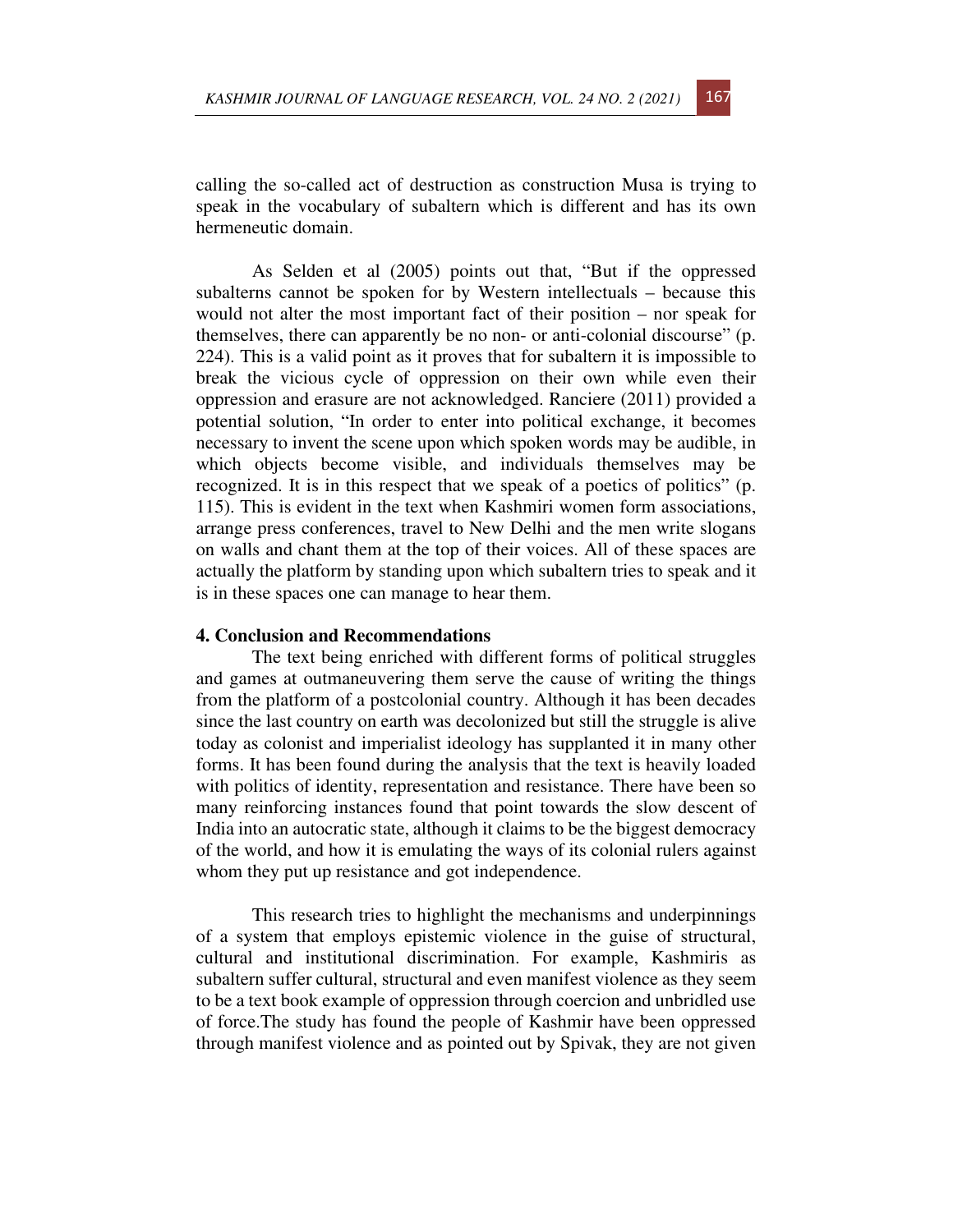any access to the revisionist history which they can ultimately rewrite and buy their way to freedom. Rather their struggle is demonized as terrorism and signifiers along with roles have been swiped.

Subaltern is in most tricky situation than all the other oppressed people, as its oppression is not acknowledged. It is evident by the hardhanded tactics of Indian army that it wants to crush the innocent people of Kashmir via brutal force and dubbing their just show of resistance as terrorism. Hence, as long as the oppressor does not recognize that wrong is being done the dream of freedom for the people of Kashmir will remain elusive, forever.

Maggio (2007) has propagated the idea of translation as he claims that although the subaltern postulated by Spivak is denied any voice it still is actively speaking. The only problem is that there is no one ready to lend it an ear. This has also been found in the case of Kashmiris that their discourse is not shared by their oppressor and their culture and even resistance has a color of its own. They are not non-sense, being heterogenous and apparently full of contradictions rather it is their unique identity as a subaltern self. Hence, whenever an attempt is made at essentializing them and make their ends tidy this turns out to be impossible which results in their *othering*. This study has shown that for a subaltern to be heard it requires empathic ears and the skills to translate what they have to say. For further endeavors, it is suggested that the text should be studied from different other canonical lenses of Feminism, Marxism and also purely from the Deconstructive perspective.

## **References**

- Amit R. (2017) *The Ministry of Utmost Happiness by Arundhati Roy.*  University of *Oklahoma, World Literature Today: Retrieved from*  https://www.worldliteraturetoday.org/2017/november/ministryutmost-happiness arundhati-roy
- Barry, P. (1995). Beginning Theory, an Introduction to Literary and Cultural Theory. ISBN:0719062683.
- Chakrabarty, D. (1986) "Inhabitation to a Dialogue." *Subaltern Studies.* Oxford University Press. Delhi
- Dhakal, L. (2016) Subaltern Consciousness in Arvind Adiga's *The White Tiger.* International Journal of English Language, Literature and Translation Studies. (Vol. 3) Issue. 04. 111-124
- Gramsci, A. (1996) *Selections from the Prison Notebooks*. Orient Longman Limited, India